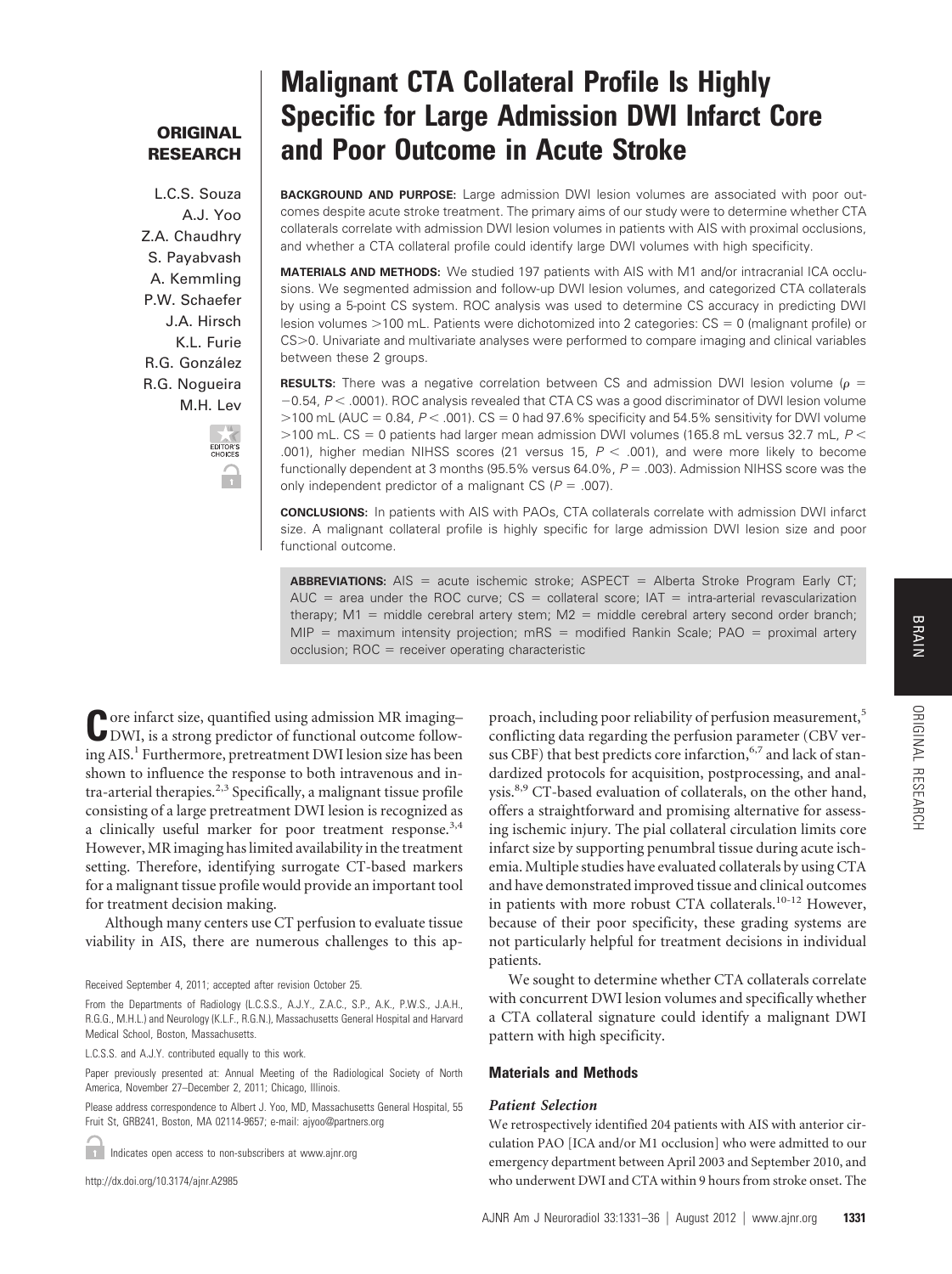

Fig 1. CS system: 0 = absent collaterals >50% of an M2 territory; 1 = diminished collaterals >50% M2 territory; 2 = diminished collaterals <50% M2 territory; 3 = collaterals equal to contralateral side;  $4 =$  increased collaterals.

time window of 9 hours was chosen because it is the longest time postictus where there is clinical evidence to support a beneficial treatment effect in imaging-selected patients.<sup>13</sup> Seven patients were excluded due to poor CTA quality. We reviewed the clinical and imaging data of this cohort. Our institutional review board approved this retrospective review. The study was Health Insurance Portability and Accountability Act compliant.

## *Image Acquisition*

CTA imaging was performed using a helical scanner (LightSpeed 16 or 64; GE Healthcare, Milwaukee, Wisconsin) in the emergency department. NCCT scans were performed in helical mode (1.25-mm thickness, kV 120, mA 250) and reconstructed in the axial (5 mm thickness) and coronal (2.5-mm thickness) planes. CTA was performed during the administration of 80 –100 mL of nonionic contrast agent (Omnipaque 370; Nycomed, Roskilde, Denmark), followed by 40 mL of saline, both at a rate of 4 mL/s (1.25-mm thickness, 120 kV, 300 – 800 mA, 0.5– 0.7 seconds/rotation). Additional images were reconstructed in the axial plane at 5-mm thickness, as well as reformatted to 20-mm-thick MIPs in the axial, sagittal, and coronal planes. Scanning was initiated when a region of interest placed over the ascending aorta measured >75 HU (Smartprep; GE Healthcare).

MR imaging was performed in the emergency department on a 1.5T Signa whole body scanner (GE Healthcare). Our stroke MR imaging protocol included a single-shot echo planar, spin-echo DWI sequence with two 180-degree radio-frequency pulses to reduce eddy current–induced distortions. Five images/section were acquired at  $b = 0$  seconds/mm<sup>2</sup>, followed by 5 at  $b = 1000$  seconds/ mm<sup>2</sup> in 6 directions, for a total of 28 to 35 images/section. Imaging parameters were TR/TE of 5000/80 –110 ms, FOV 22-cm, matrix  $128 \times 128$  zero-filled to 256  $\times$  256, 5-mm section thickness, and 1-mm gap. MR imaging was performed immediately after CTA in all cases.

#### *Image Analysis*

CTA collaterals were evaluated independently by 2 radiologists with 3 (L.C.S.S.) and 6 (A.J.Y.) years of dedicated neuroradiology experience, blinded to all clinical and imaging information except stroke side.

Intracranial CTA MIPs were used for grading the  $CS: 0 =$  absent collaterals in 50% of an MCA M2 branch (superior or inferior division) territory;  $1 =$  diminished collaterals in  $>$  50% of an MCA M2 branch territory; 2  $=$  diminished collaterals in  $<$  50% of an MCA M2  $branch$  territory;  $3 = collateral$  equal to the contralateral hemisphere; and  $4 =$  increased collaterals (Fig 1). This grading system was a modification of the one used by Tan et al,  $10$  whose scores were based on the extent of decreased collateralization— greater than versus less than 50% of the occluded territory. Because our study examined only terminal ICA or MCA stem occlusions, 50% of the "occluded territory" could encompass as much as 150 mL of tissue, exceeding the one-third of the entire MCA territory volume that is widely regarded as the threshold above which poor outcome is highly probable. Therefore, we based our grading upon 50% of 1 MCA division  $(\sim 60 - 75)$ mL). Recent studies have supported the clinical importance of this volume threshold. $^{1,14}$ 

For all patients, admission DWI lesions were manually segmented based on visual assessment by 1 of the 2 readers. For 136 (69%) patients with a follow-up scan (CT or MR imaging-DWI obtained 24 –72 hours after the initial scan), follow-up infarcts were manually segmented. The follow-up scans consisted of DWI in 60% (81/136) of cases and NCCT in the remaining 40%. Image analysis was performed by using a commercial software package (Analyze 8.1; AnalyzeDirect, Rochester, Minnesota).

## *Statistical Analysis*

Patients were initially stratified into the 5 CS categories  $(0-4)$ . Interrater agreement for CS grading was assessed using the  $\kappa$  statistic. A Spearman correlation coefficient was computed for CS versus admission DWI lesion volume, and compared with the correlation between NIHSS score and DWI volume. Univariate analyses comparing collateral categories consisted of ANOVA with Tukey post hoc analysis (normally distributed continuous variables), Kruskal-Wallis (ordinal data), and  $\chi$ -square (categoric variables) testing. Normality was evaluated using the Kolmogorov-Smirnov test.

ROC curves were used to determine the test characteristics of the collateral score in determining admission DWI lesion volumes  $>70$ mL, 80 mL, and 100 mL, as well as to compare the test characteristics of the CS to those of the NIHSS score for the prediction of baseline DWI volume  $>$  100 mL.

These volume thresholds were chosen based on previous work demonstrating that lesion volumes between 70 –100 mL were predictive of poor outcome or of a clinically malignant profile.<sup>1,4,14,15</sup> Additional ROC analyses were performed for follow-up infarct volumes and dichotomized 3-month mRS. For these analyses, the cohort was divided into patients receiving intravenous or intra-arterial therapy and untreated patients.

Finally, patients were dichotomized into  $CS = 0$  (malignant profile) versus  $CS > 0$ . For univariate analysis, we used the Student *t* test (normally distributed data), Mann-Whitney test (ordinal data), and -square test (categoric data). An ordinal logistic regression identified the independent variables associated with admission CS, and a multiple binary logistic regression identified the independent predic-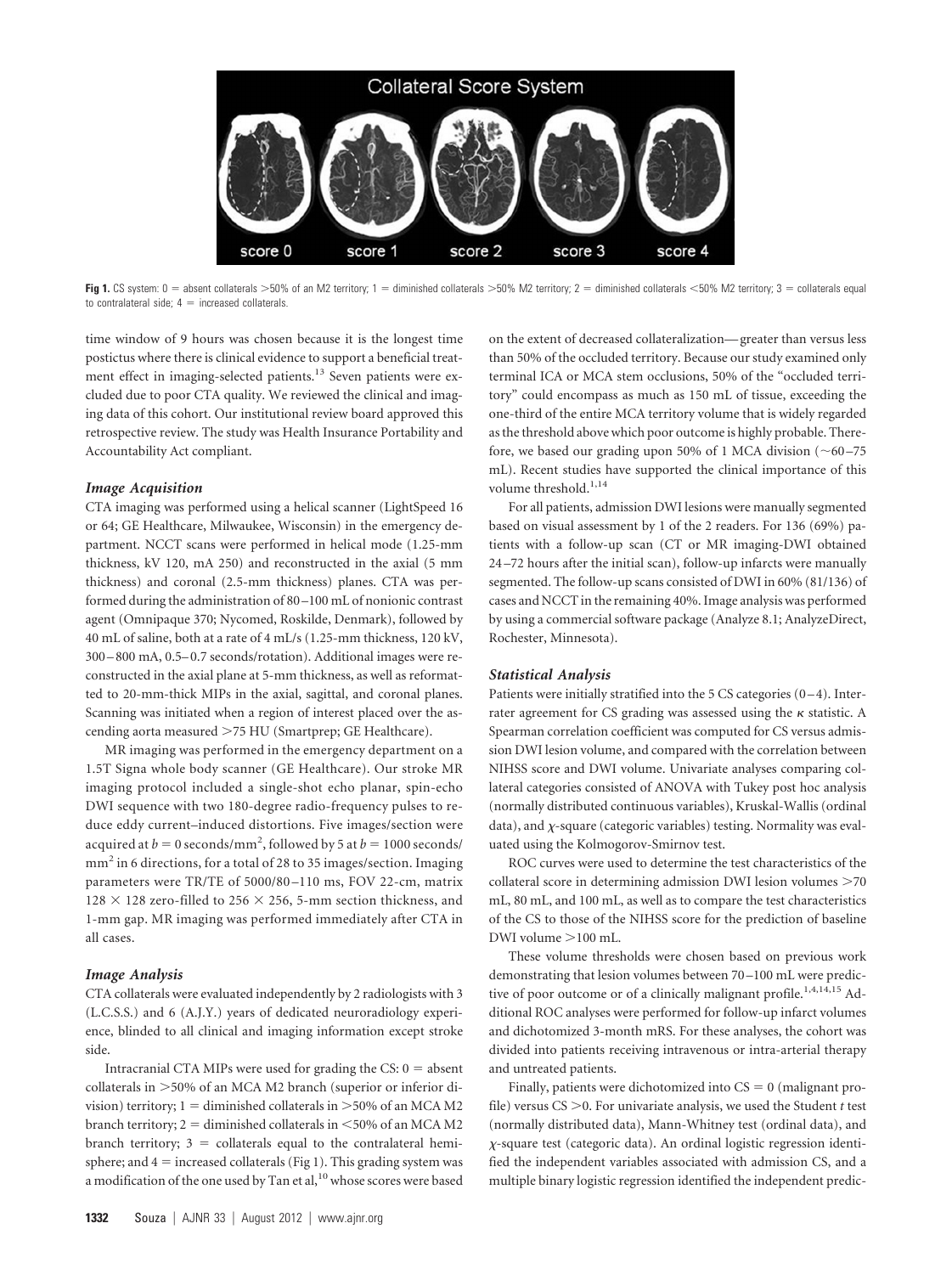

Fig 2. There is progressive decrease in admission (*A*) DWI lesion volumes ( $P < .001$ ) and (*B*) NIHSS ( $P < .001$ ) as CS increases. Error bars represent 95% confidence intervals.



**Fig 3.** ROC curves for CS versus DWI volumes (*A*) >100 mL (AUC = 0.84, *P* < .001) and (*B*) >70 mL (AUC = 0.78, *P* < .001). Tables display test characteristics for various scores, including optimal operating points (\*), and positive (PPV) and negative predictive values (NPV).

tors of the malignant collateral profile. SPSS 17.0 (SPSS, Chicago, Illinois) and MedCalc 11.5.1.0 (MedCalc Software, Mariakerke, Belgium) software were used to perform the statistical analyses. Statistical significance was taken at the  $P < .05$  level.

## **Results**

## *Baseline Characteristics and Univariate Analysis*

The mean patient age was  $67 \pm 17$  years. Forty-seven percent of subjects were women. The median admission NIHSS score was 15 (12–19). Forty-nine percent of strokes were left-sided. The mean admission systolic blood pressure and blood glucose were 151  $\pm$  32 mm Hg and 141  $\pm$  52 mg/dL. The mean baseline DWI lesion volume was  $48 \pm 62$  mL.

Forty-nine of 197 patients (25%) were treated with IV tPA alone, 82 (41.6%) with IAT with or without IV tPA, and 66 (33.5%) did not receive any reperfusion therapy. At 3 months, the median mRS was  $4(2-6)$ . Fifty-five of 172 patients  $(28%)$ had good outcome (mRS  $\leq$ 2) and 44 (26%) died.

Of the 197 study patients, 22 (11%) were categorized as  $CS = 0$ , 40 (20.3%) as  $CS = 1$ , 67 (34%) as  $CS = 2$ , 42 (21.3%) as  $CS = 3$ , and 26 (13%) as  $CS = 4$ . Kappa interrater agreement was 0.76 ( $P < .001$ ) for the full CS and 0.83 ( $P < .001$ ) for the binary score ( $CS = 0$  versus  $1-4$ ). There was a significant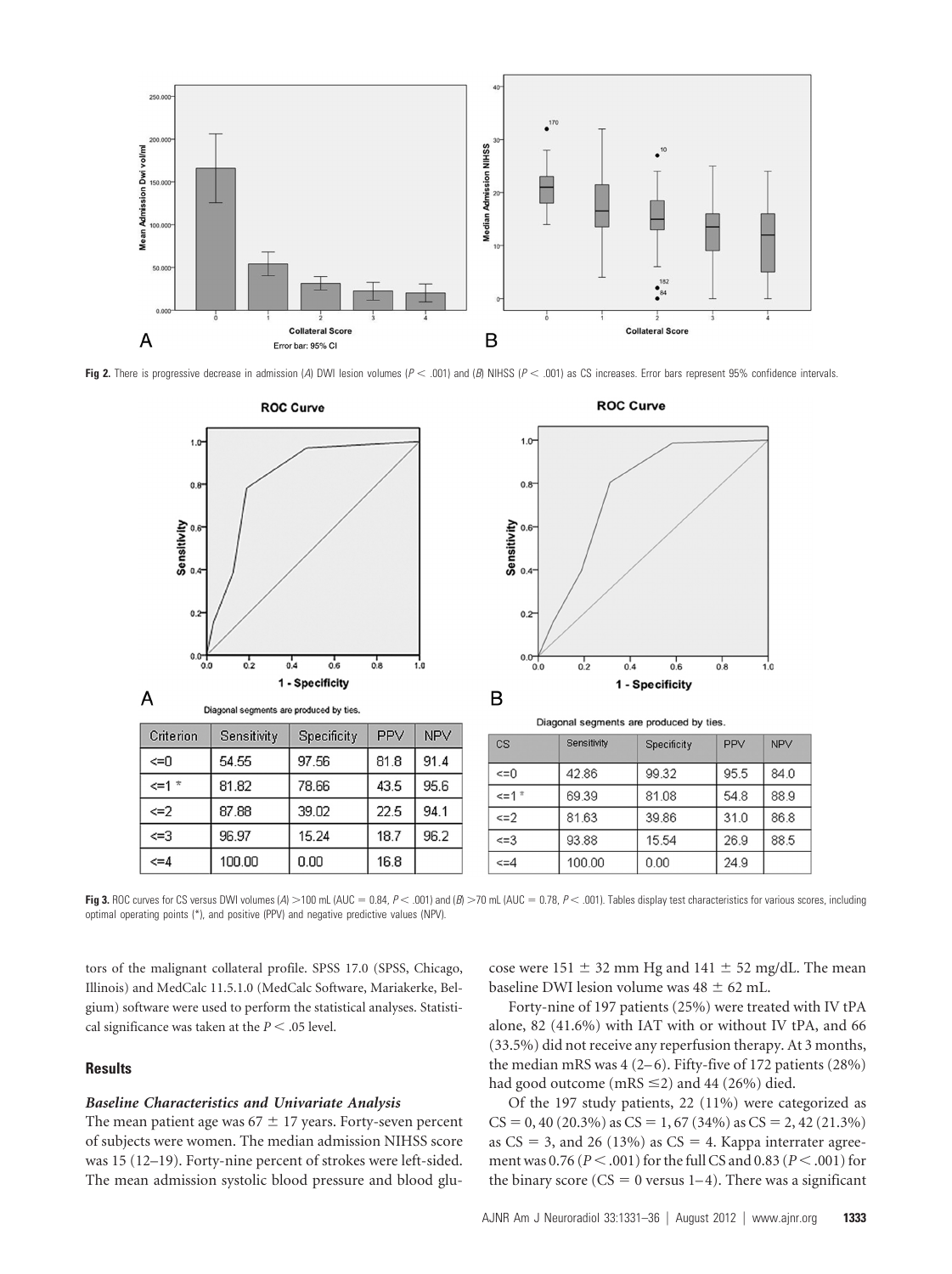negative correlation between the collateral score and baseline DWI lesion volume ( $\rho = -0.54$ , 95% CI = -0.629 to -0.429,  $P < .0001$ ), which was larger in magnitude than the correlation for admission NIHSS score versus DWI volume ( $\rho =$ 0.38,  $P = 0.07$  for comparison).

The admission DWI lesion volumes and NIHSS scores were significantly different between collateral categories (both  $P < .001$ ), with both demonstrating an inverse relationship (Fig 2). Post hoc analysis revealed that mean DWI lesion volumes were significantly larger for  $CS = 0$  than any other score, while patients with a  $CS = 1$  had significantly larger volumes only versus patients with scores of 3–4. Median admission NIHSS in  $CS = 0$  patients was significantly higher than in patients with scores of  $2-4$ , and  $CS = 1$  patients had significantly higher NIHSS scores versus patients with scores of 3–4. Admission DWI lesion volumes and NIHSS scores were not significantly different between the remainder of the CS categories. When analyzing the full collateral score versus 3-month mRS, patients with higher CS tended to have better outcome  $(P = .07)$ .

In the multivariate analysis, admission DWI lesion volume  $(P \leq .001)$  and NIHSS score  $(P = .007)$  were the only independent variables associated with admission collateral score.

## *ROC Analysis*

ROC analysis demonstrated good performance of the collateral score for determining admission DWI lesion volumes  $>$  100 mL, 80 mL, and 70 mL, with an AUC = 0.84, 0.80, and 0.78, respectively (all  $Ps$  <.001; Fig 3). Comparing the test characteristics for the prediction of baseline DWI volume 100 mL, the CTA collateral score had a significantly greater AUC than the NIHSS score  $(0.83 \text{ versus } 0.68, P = .03 \text{ for }$ comparison).

For untreated patients, the collateral score also performed well for determining follow-up DWI lesion volumes  $>100$ mL, 80 mL, and 70 mL, with  $AUC = 0.82$ , 0.83, and 0.84, respectively (all  $Ps < .001$ ). For treated patients, the collateral score could only determine follow-up lesion volumes  $>70$  mL  $(AUC = 0.63, P = .02)$  but not lesion volumes >80 mL  $(AUC = 0.61, P = .06)$  or  $>100$  mL (AUC = 0.56, P = .33).

Similarly, ROC analysis revealed that the collateral score predicted 3-month functional independence (mRS 0-2) in untreated patients ( $AUC = 0.80$ ,  $P < .01$ ), but not in those who underwent therapy  $(AUC = 0.58, P = .19)$ .

#### *Characterizing a Malignant CTA Collateral Profile*

A collateral score of zero was defined as a malignant profile because it maximized specificity for a large baseline DWI lesion size.  $CS = 0$  was 97.6% specific and 54.5% sensitive for a DWI lesion volume  $>$ 100 mL, and 99.3% specific and 42.9% sensitive for a DWI volume >70 mL (Figs 3 and 4). Of the 32 patients with lesion volumes  $>$ 100 mL, 17(53%) had a collateral score of 0; 9 (28%) had a collateral score of 1; and 6 (19%) had a collateral score  $\geq$  2. Of the 48 patients with lesion volumes 70 mL, 20 (42%) had a collateral score of 0; 13 (27%) had a collateral score of 1; and 15 (31%) had collateral scores  $>2$ .

 $CS = 0$  patients had significantly larger mean admission DWI lesion volumes (165.8 mL versus 32.7 mL,  $P < .001$ ) as well as higher median admission NIHSS scores (21 versus 15,



**Fig 4.** Scatterplot of DWI volumes versus CSs. Most  $CS = 0$  patients have lesion volumes 70 –100 mL (horizontal lines). There is great overlap between the other CS categories.

| Table 1: Univariate analysis for dichotomized collateral score |                |                                           |         |  |
|----------------------------------------------------------------|----------------|-------------------------------------------|---------|--|
|                                                                |                | Collateral $= 0$ Collateral $> 0$ P value |         |  |
| Number of patients                                             | 22             | 175                                       |         |  |
| Age                                                            | $71 \pm 15$    | $66 \pm 17$                               | 0.25    |  |
| Sex (female)                                                   | 41%            | 36%                                       | 0.88    |  |
| Side of stroke (left side)                                     | 59%            | 47%                                       | 0.44    |  |
| Blood glucose (mg/dl)                                          | $149 \pm 63$   | $140 \pm 50$                              | 0.56    |  |
| Systolic blood pressure (mm Hq)                                | $153 \pm 125$  | $150 \pm 33$                              | 0.73    |  |
| NIHSS score                                                    | $21(17 - 26)$  | $15(11-18)$                               | < 0.001 |  |
| DWI lesion volume (ml)                                         | $165.8 \pm 19$ | $32.7 \pm 2.7$                            | < 0.001 |  |
| 3-month mRS                                                    | $5(3-6)$       | $3(1-5)$                                  | 0.022   |  |
| Dependent or deceased                                          | 95.5%          | 64.0%                                     | 0.003   |  |
| (mRS >2)                                                       |                |                                           |         |  |
| Treatment (IV and/or IA)                                       | 63.6%          | 67.2%                                     | 0.74    |  |
|                                                                |                |                                           |         |  |

-Results are expressed in mean  $\pm$  SD, median (interquartile range), or percentages.

| Table 2: Outcome by treatment and by collateral score |       |                                   |         |  |
|-------------------------------------------------------|-------|-----------------------------------|---------|--|
|                                                       |       | Collateral $= 0$ Collateral $> 0$ | P value |  |
| No treatment (# patients)                             | 8     | 45                                |         |  |
| Good outcome (mRS $\leq$ 2)                           | $0\%$ | 35.6%                             | 0.044   |  |
| Poor outcome (mRS $> 2$ )                             | 100%  | 64.4%                             |         |  |
| IV treatment only (# patients)                        | 13    | 30                                |         |  |
| Good outcome (mRS $\leq$ 2)                           | 7.7%  | 50.0%                             | 0.008   |  |
| Poor outcome (mRS $> 2$ )                             | 92.3% | 50.0%                             |         |  |
| IA treatment $\pm$ IV (# patients)                    |       | 75                                |         |  |
| Good outcome (mRS $\leq$ 2)                           | $0\%$ | 30.7%                             | 0.507   |  |
| Poor outcome (mRS $> 2$ )                             | 100%  | 69.3%                             |         |  |

*P* < .001). The remainder of the baseline clinical variables did not differ between the 2 groups (Table 1).

Of the 22 patients with  $CS = 0$ , 13 (59%) were treated with IV tPA, 1 (5%) received IAT, and 8 (36%) were untreated. For all treatment modalities, patients with a malignant collateral profile had a higher percentage of poor outcome than  $CS > 0$  patients (Table 2). Overall,  $CS = 0$ patients had a higher median 3-month mRS versus those with  $CS > 0$  (5 versus 3,  $P = .02$ ), and were more likely to be dead or dependent (95.5% versus 64.0%,  $P < .01$ ; Fig 5). Multiple logistic regression showed NIHSS score to be the only independent predictor of  $CS = 0$  (odds ratio = 0.79,  $95\% \text{ CI} = 0.66 - 0.95, P = .01$ .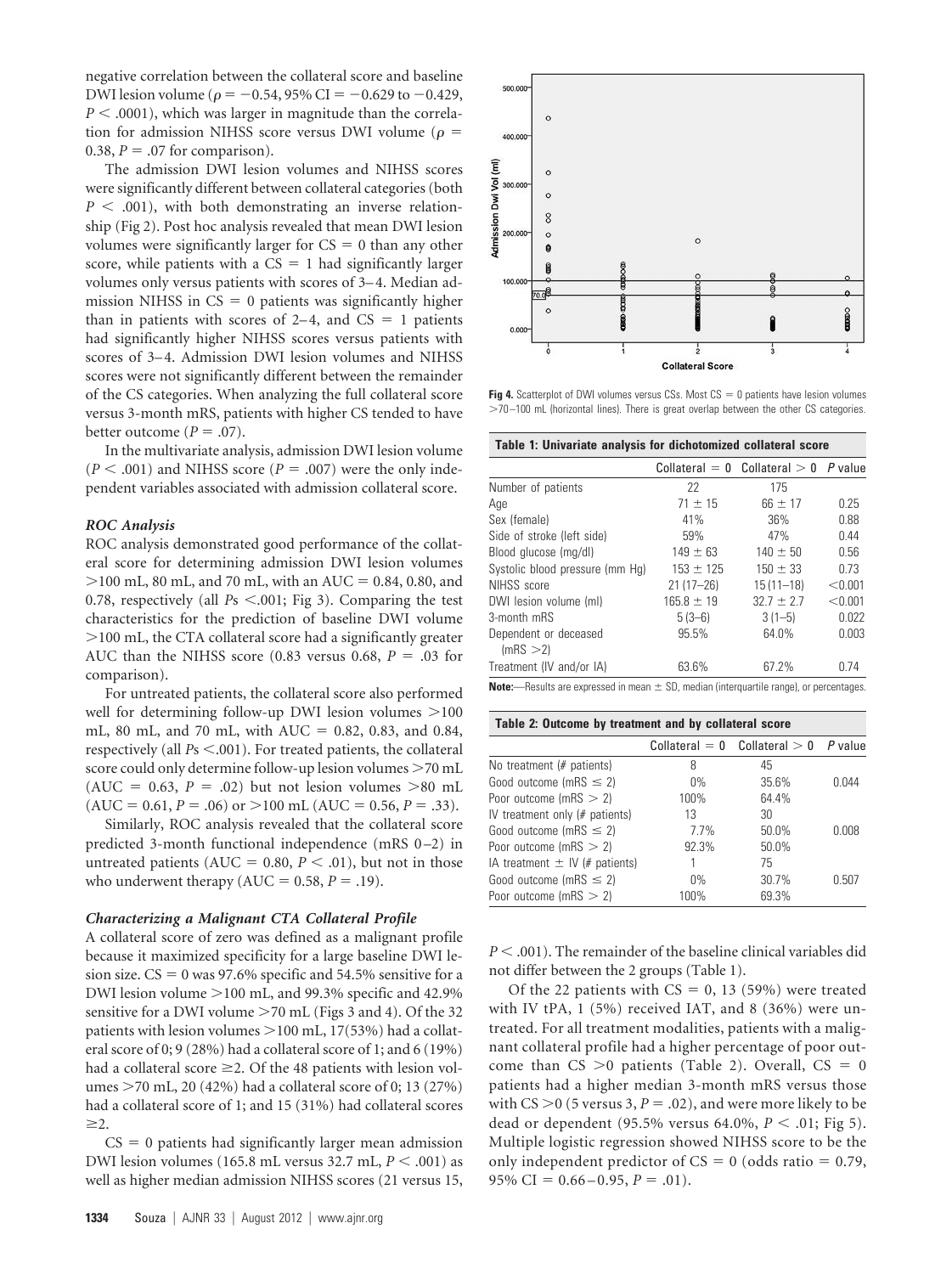

**Fig 5.** Distribution of mRS scores between patients with  $CS = 0$  versus  $> 0$ .

## **Discussion**

We have demonstrated that in patients with AIS with terminal ICA or proximal MCA occlusions, the degree of collateral circulation on admission CTA correlates with the admission DWI lesion volume. Moreover, using a simple and reliable grading system, we have identified a malignant CTA collateral profile that is highly specific for patients with large baseline infarcts at high risk for poor long-term outcome. Our CTA collateral score of zero has >95% specificity for admission DWI lesion volume  $>100$  mL and a  $>90\%$  rate of 3-month death or dependency. These findings are relevant for clinical practice because CTA is more widely available in the emergency setting than MR imaging–DWI. In addition, CTA collateral grading may provide a useful alternative for patients ineligible for MR imaging.

Conventional angiography is the reference standard test for collateral evaluation because it incorporates the timing of collateral filling.<sup>16</sup> However, its major drawbacks include its invasiveness and the time required to collect this information. Recent studies have supported the prognostic utility of CT angiography for noninvasive collateral grading in the setting of proximal occlusions.<sup>11,12</sup> Using different grading schemes, these studies have demonstrated that patients with greater CTA collaterals have better functional outcomes and smaller final infarct volumes. However, the clinical utility of these grading systems is limited to population-level prognostication, making them more suitable for risk modeling rather than for clinical decision making in individual patients.

By characterizing a malignant CTA collateral profile, we have demonstrated that CTA collateral grading may be able to impact treatment decisions by identifying patients who are at high risk for having a large pretreatment infarct volume and therefore may be unlikely to benefit from revascularization therapy. Our patients with a malignant pattern appear similar to corresponding populations in other AIS studies. In the DE-FUSE study,<sup>4</sup> "malignant profile" patients were defined as those with baseline DWI lesion  $\geq 100$  mL and/or PWI lesion  $\geq$ 100 mL with  $\geq$ 8 seconds of Tmax (time at which the tissue residue function reaches its maximum) delay. This group constituted 8.1% of the DEFUSE cohort, and had a mean age of 68.3 years, median baseline NIHSS score of 18.5, and 83% rate of 30-day mRS  $>$ 2. In 1 study of intra-arterial therapy,<sup>3</sup> "futile" patients were defined as those with baseline DWI lesion  $>$ 70 mL. These patients represented 17.6% of the study population, which is higher than in DEFUSE because of the requirement for proximal arterial occlusion, and had mean age of 57.8 years, median NIHSS score of 21, and 100% rate of 90-day mRS  $\geq$ 2. In comparison, our patients with a CTA  $CS = 0$  constituted 11.1% of the study population, had mean age of 71.4 years, median baseline NIHSS score of 21, and 92% rate of 3-month mRS  $>2$ .

Interestingly, a recently published work by Puetz et al proposed another CTA-based imaging signature for identifying a malignant stroke population.<sup>17</sup> In that study, the authors examined a 20-point score that combined the CTA source image ASPECT score and clot burden. Among 114 anterior circulation stroke patients treated with IV tPA within 3 hours, they found 24 patients (21%) with a combined score  $\leq$ 10 (malignant profile), of whom 1 (4%) was independent at 3 months and 50% of whom died. Despite very similar clinical outcomes between our method and theirs, our approach appears more straightforward and probably provides a faster real-time assessment. Furthermore, our approach may be more suitable for selecting patients for intra-arterial therapy, where clot burden is less of a hindrance to recanalization than with IV tPA.

Even though our CTA collateral score correlated with admission DWI lesion size, there was significant overlap in lesion volumes for collateral scores greater than zero. This prevented us from identifying a benign collateral score that would have a high ( $>90\%$ ) specificity for a small ( $<$ 70 mL) admission infarct size.

The correlation between our CTA collateral score and 3-month mRS demonstrated a trend toward statistical significance. When analyzing patients by treatment status, the collateral score predicted dichotomized functional outcome and final infarct size only for untreated patients. This finding is a